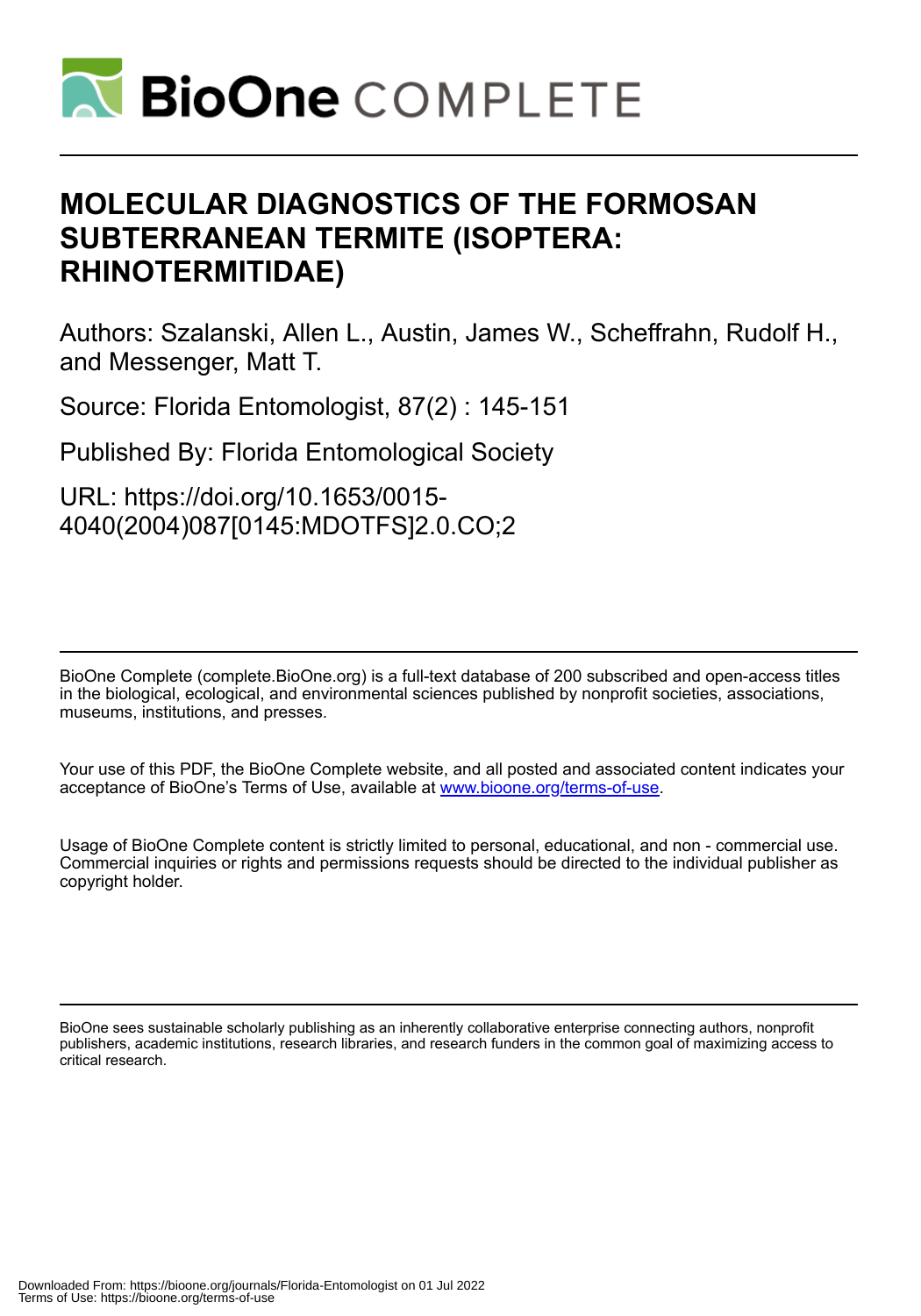# MOLECULAR DIAGNOSTICS OF THE FORMOSAN SUBTERRANEAN TERMITE (ISOPTERA: RHINOTERMITIDAE)

ALLEN L. SZALANSKI<sup>1</sup>, JAMES W. AUSTIN<sup>1</sup>, RUDOLF H. SCHEFFRAHN<sup>2</sup> AND MATT T. MESSENGER<sup>3</sup> 1 Department of Entomology, University of Arkansas, Fayetteville, AR 72701

2 Department of Entomology, University of Florida-Ft. Lauderdale Research and Education Center 3205 College Avenue, Ft. Lauderdale, FL 33314

#### 3 Dow AgroSciences, Indianapolis, IN 46268

## **ABSTRACT**

Formosan subterranean termite, *Coptotermes formosanus* Shriaki, is a serious pest of structures in portions of United States. A 467-bp region of the mtDNA 16S rRNA gene was subjected to DNA sequencing from 12 *Coptotermes* species, including 64 populations of *C. formosanus*. Genetic diversity among species ranged from 1.8% to 7.0%, with *C. formosanus* at least 3.0% divergent to the other *Coptotermes* taxa. No genetic variation was detected among the *C. formosanus* populations for this marker making it ideal for diagnostics. Comparison of nucleotide sequence of mitochondrial rRNA 16S was used to design polymerase chain reaction (PCR) primers specific for *C. formosanus*. The diagnostic assay consists of two independent PCR runs of the 16S primer pair along with the *C. formosanus* primer set. PCR product from samples that are not *C. formosanus* can be subjected to DNA sequencing and compared with the database of termite 16S sequences on GenBank for identification. This technique provides a non-morphological method to identify field collected termites and may facilitate future quarantine programs for *C. formosanus*.

Key Words: *Coptotermes formosanus*, invasive species, PCR, genetic variation, molecular diagnostics, termite.

#### **RESUMEN**

La termita subterráneo de Formosa, *Coptotermes formosanus* Shriaki, es una plaga seria de las estructuras en algunas partes de los Estados Unidos. Una región de 467 bp del gen 16S rARN de la ADN mitocondrial fue sujetada de la secuenciación de AND de 12 especies de *Coptotermes*, incluyendo 64 poblaciones de *C. formosanus*. La diversidad genética entre las especies fue de 1.8% hasta 7.0%, con la *C. formosanus* por lo menos 3.0% divergentes de los otros especies de *Coptotermes*. Ningún variación genética fue detectada entre las poblaciones de *C. formosanus* para este marcador haciendole ideal para un diagnóstico. Una comparición de la secuencia del nucleótido del gen 16S rARN de la ADN mitocondrial fue usada para diseñar unos cebadores (primers) específicos de la reacción en cadena por la polimerasa (PCR) para *C. formosanus*. El ensayo diagnóstico consiste de dos pruebas independientes de PCR del par 16S del cebador junto con el grupo de cebadores de *C. formosanus.* El producto de PCR de las muestras que no son *C. formosanus* puede ser sujetado de la secuenciación de ADN y comparados con el base de datos de las secuencias de 16S de termitas en el GenBank para la identificación. Esta técnica provea un método no morfológico para identificar las termitas recolectadas en el campo y puede facilitar los futuros programas de cuarentena para *C. formosanus*.

The Formosan subterranean termite (FST) *Coptotermes formosanus* Shriaki (Isoptera: Rhinotermitidae), is a major economic pest worldwide and has become a serious pest to the United States and its territories. Native to China, FST has been introduced into Japan, Guam, Sri Lanka, South Africa, Hawaii and the continental United States (Mori 1987; Su & Tamashiro 1987; Wang & Grace 1999). *Coptotermes formosanus* was first recorded in continental United States at Charleston, SC in 1957 (Chambers et al. 1988). Numerous well-established colonies were discovered in Florida in 1980, 1982, and 1984 (Oi et al. 1992) with many additional finds since (Su & Scheffrahn 2000). Introductions to San Diego, CA (Atkinson et al. 1993; Haagsma et al. 1995), the Gulf Coast states, and southeastern US also have been documented (Spink 1967; LaFage 1987; Su & Tamashiro 1987; Howell et al. 1987; Appel & Sponsler 1989; Oi et al. 1992; Su & Scheffrahn 1998; Hawthorne et al. 2000; Howell et al. 2000, Scheffrahn et al. 2001; Hu et al. 2001; Jenkins et al. 2002). Since 2002, *C. formosanus* has been considered a quarantine pest in Mississippi (Missis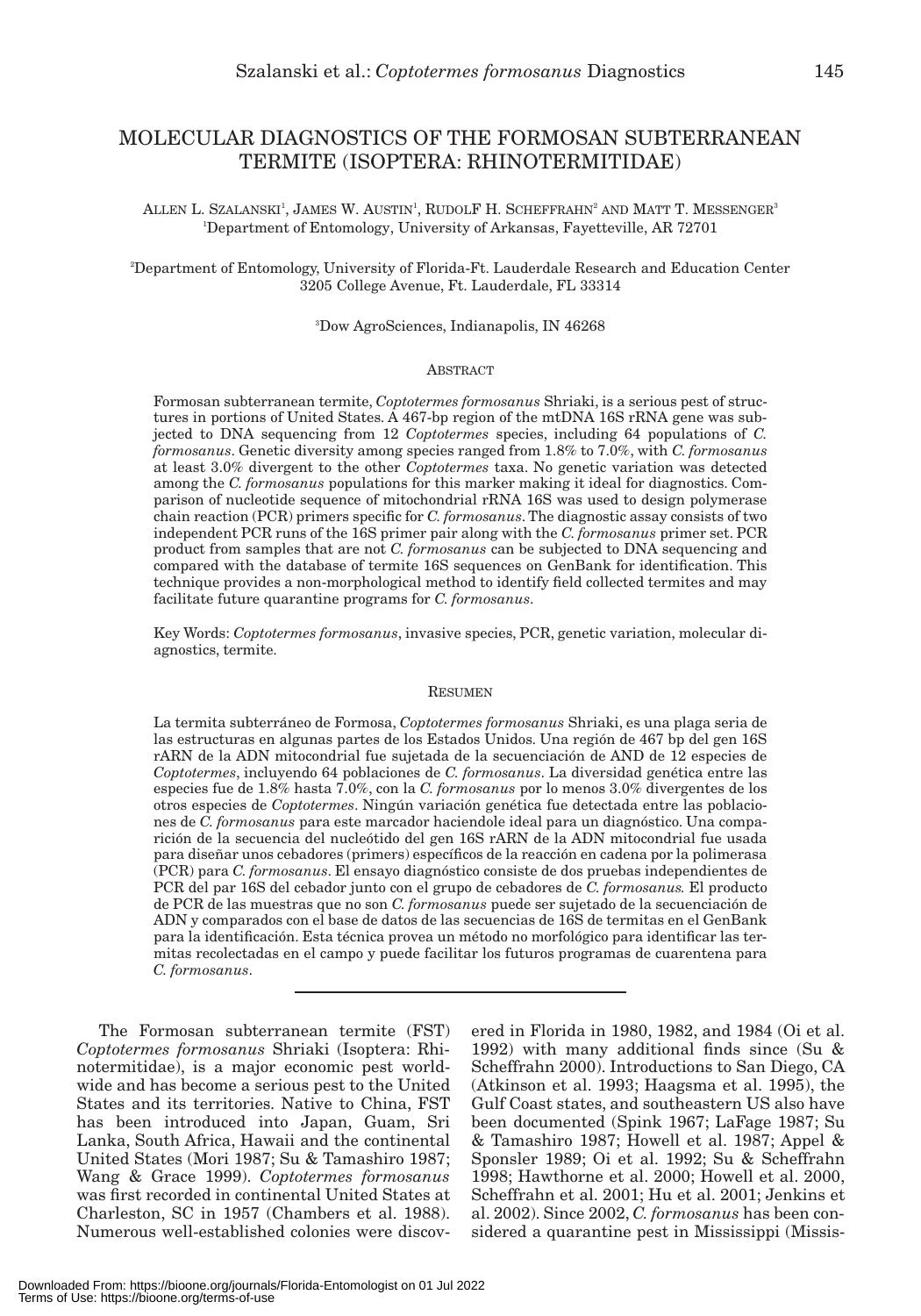sippi Department of Agriculture and Commerce, Rule 40). In the city of New Orleans, the control and repair costs due to FST are estimated at \$300 million annually (Lax & Osbrink 2003) and annual damage to the entire United States is estimated to exceed \$1 billion. It is considered the single most economically important insect pest in the state of Hawaii (Su & Tamashiro 1987).

The inability to quickly discriminate what *Coptotermes* species one is dealing with could lead to difficulties in evaluating the source of the infestation. While introductions of FST have gained recent notoriety, less is reported or known about other potentially damaging *Coptotermes* species. Exotic introductions of *Coptotermes havilandi* to Florida (Su et al. 1997; Su et al. 2000; Scheffrahn & Su 2000) have been detected. Although not established, *C. havilandi* Holmgren, which recently has been synonymized as *C. gestroi* (Wasmann) by Kirton & Brown (2003), has been recovered in shipping crates in Tennessee imported from East Asia (RHS, unpublished data). *Coptotermes* from South America, Central America, and the Caribbean also pose potential problems for the US. There are three described endemic species of *Coptotermes* in the Americas including *C. crassus* Snyder, *C. testaceus* L., and *C. niger* Snyder, and possibly others which have not been identified. More recent genetic surveys have uncovered old world *Coptotermes* species, *C. sojesti*, introduced to the West Indies (Scheffrahn et al. in press).

Mistakes have been made in both the naming and correct identification of some *Coptotermes*. For example, the inconsistencies in the pest status of *C. havilandi* in different regions of its geographic range have been due to misidentification and taxonomic confusion between *C. travians* (Haviland), *C. havilandi*, and *C. gestroi* (Kirton & Brown 2003). An examination of the type series of *C. travians* indicates the species has been misidentified in Peninsular Malaysian literature (Tho 1992) as *C. havilandi* and also has been referred to as *C. borneensis* Oshima (Kirton & Brown 2003).

Correct identification is critical for pest insects. Identification of termite workers is possible at the generic level only, and finding an alate, which can be identified, in a collection is seasonal and can be rare. We have developed a molecular diagnostic method capable of differentiating FST from other *Coptotermes* species regardless of the caste encountered or locality obtained. It has been demonstrated that both nucleotide sequencing and restriction enzyme digestion of polymerase chain reaction (PCR) amplicons can be used to differentiate between various termite species (Austin et al. 2002; Austin et al. 2004; Szalanski et al. 2003; Clement et al. 2001; Jenkins et al. 2002; Uva et al. 2004). DNA sequence differences reported between *Coptotermes* species from numerous disjunctive populations from around the world in a small portion of the mtDNA were exploited to design species-specific PCR primers and to develop a DNA-based assay that can discriminate FST from other *Coptotermes* species.

# MATERIALS AND METHODS

*Coptotermes* termites were collected from various locations in North America, South America, the Caribbean, Australia, Africa, and Asia (Table 1). Morphological identification of specimens used in this study was achieved by using Snyder (1922), Emerson (1925, 1928), Hill (1942), Scheffrahn et al. (1990), Scheffrahn & Su (1994), Tho (1992), and Su et al. (1997). Voucher specimens, preserved in 100% ethanol, are maintained at the Arthropod Museum, Department of Entomology, University of Arkansas, Fayetteville, AR, USA.

Alcohol preserved specimens were allowed to dry on filter paper, and DNA was extracted from individual worker or soldier heads with the Puregene DNA isolation kit D-5000A (Gentra, Minneapolis, MN). Extracted DNA was resuspended in 50 µl of Tris:EDTA and stored at -20°C. Polymerase chain reaction was conducted with the primers<br>LR-J-13007 (5'-TTACGCTGTTATCCCTAA-3') LR-J-13007 (5'-TTACGCTGTTATCCCTAA-3') (Kambhampati & Smith 1995) and LR-N-13398 (5'-CGCCTGTTTATCAAAAACAT-3') (Simon et al., 1994). These PCR primers amplify an approximately 428-bp region of the mtDNA 16S rRNA gene. PCR reactions were conducted with 1 µl of the extracted DNA per Szalanski et al. (2000), and a profile consisting of 35 cycles of 94°C for 45 s, 46°C for 45 s and 72°C for 45 s. Amplified DNA from individual termites was purified and concentrated by Microcon-PCR Filter Units (Millipore, Bedford, MA). Samples were sent to The University of Arkansas Medical School DNA Sequencing Facility (Little Rock, AR) for direct sequencing in both directions with an ABI Prism 377 DNA sequencer (Foster City, CA). GenBank accession numbers for the *Coptotermes* termites subjected to DNA sequencing in this study are AY558898 to AY558914. DNA sequences were aligned by the PILEUP command of GCG (Accelrys, San Diego, CA), and the distance matrix option of PAUP\* 4.0b10 (Swofford 2001) was used to calculate genetic diversity according to the Kimura 2-parameter model (Kimura 1980) of sequence evolution.

# RESULTS AND DISCUSSION

The 428-bp region of the mtDNA 16S rRNA gene was subjected to DNA sequencing from 12 described species of *Coptotermes*, including 64 populations of *C. formosanus* (Table 1). Within the genus, genetic diversity ranged from 1.8% between *C. testaceus* and *C. crassus* to 7.0% between *C. acinaciformis* and *C. vastator*. No genetic variation was observed between the two *C. testaceus* samples, and up to 0.7% variation was observed among the *C. gestroi* samples. No genetic varia-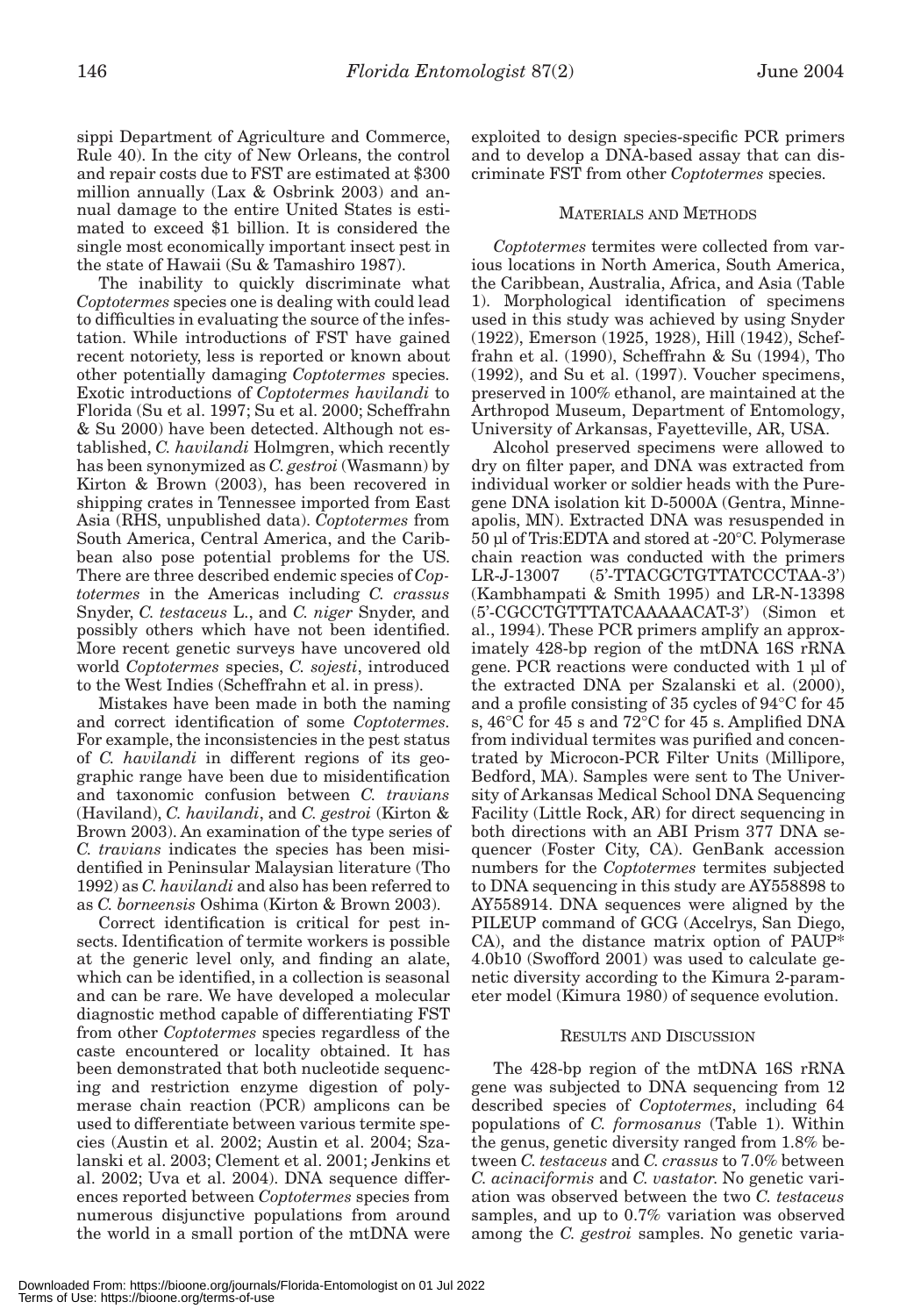TABLE 1. *COPTOTERMES* COLLECTION DATA.

| <b>Species</b>   | Location              | Country             | $N^a$          |
|------------------|-----------------------|---------------------|----------------|
| C. acinaciformis |                       | Australia           | $\mathbf{1}$   |
| C. carvinatus    |                       | Malaysia            | 1              |
| C. crassus       | <b>Belize City</b>    | Belize              | 1              |
| C. formosanus    | San Diego, CA         | <b>USA</b>          | 1              |
|                  | Jacksonville, FL      | <b>USA</b>          | $\mathbf{1}$   |
|                  | Wilton Manors, FL     | USA                 | $\mathbf{1}$   |
|                  | Stone Mt., GA         | USA                 | 1              |
|                  | Oahu, HI              | <b>USA</b>          | $\overline{2}$ |
|                  | Maui, HI              | <b>USA</b>          | $\sqrt{2}$     |
|                  | Lake Charles, LA      | <b>USA</b>          | 8              |
|                  | New Orleans, LA       | <b>USA</b>          | $\mathbf{1}$   |
|                  | Baton Rouge, LA       | USA                 | 1              |
|                  | St. Rose, LA          | <b>USA</b>          | $\mathbf{1}$   |
|                  | Stennis Space Ctr, MS | <b>USA</b>          | 7              |
|                  | Spindale, NC          | <b>USA</b>          | $\mathbf{1}$   |
|                  | Forest City, NC       | <b>USA</b>          | 1              |
|                  | Rutherfordton, NC     | USA                 | 1              |
|                  | Rockport, TX          | <b>USA</b>          | $\mathbf{1}$   |
|                  | Rockwall, TX          | <b>USA</b>          | 1              |
|                  | Galveston, TX         | <b>USA</b>          | $\,8\,$        |
|                  | Garland, TX           | <b>USA</b>          | 7              |
|                  | Grapevine, TX         | <b>USA</b>          | $\overline{2}$ |
|                  | Lewisville, TX        | USA                 | $\mathbf{1}$   |
|                  | San Antonio, TX       | <b>USA</b>          | $\mathbf{1}$   |
|                  | Beaumont, TX          | <b>USA</b>          | 1              |
|                  | La Porte, TX          | <b>USA</b>          | $\mathbf{1}$   |
|                  | Hong Kong             | China               | 8              |
|                  | Guangzhou             | China               | 1              |
|                  |                       | Taiwan              | $\mathbf{1}$   |
|                  | Nagasaki Prefecture   | Japan               | $\,2$          |
| C. heimi         |                       | India               | $\mathbf{1}$   |
| C. gestroi       |                       | <b>Grand Turk</b>   | 1              |
|                  | Monroe, FL            | <b>USA</b>          | 1              |
|                  |                       | USA                 | 1              |
|                  | Miami, FL             |                     | $\mathbf{1}$   |
|                  |                       | Singapore<br>Taiwan | $\mathbf{1}$   |
|                  |                       |                     |                |
|                  | Hong Kong             | China               | 1              |
| C. lacteus       | Berrburrum            | Australia           | $\overline{2}$ |
| C. intermedius   | Togo                  | Africa              | 1              |
| C. michaelseni   | Perth                 | Australia           | $\overline{4}$ |
| C. sjostedti     | Nongo                 | Guinea              | 1              |
| C. testaceus     |                       | Tobago              | $\mathbf{1}$   |
|                  |                       | Grenada             | 1              |
| C. vasator       | Oahu, HI              | USA                 | 1              |

a Number sequenced.

tion was observed in *C. formosanus*, and *C. formosanus* was most similar to the *C. intermedius* sample from Togo Africa, with 3.0% DNA sequence divergence. Phylogenetically, *C. formosanus* forms a distinct clade among non-Australian *Coptotermes* (*C. vastator*, *C. testaceus*, *C. crassus*, *C. sjostedti*, *C. intermedius*, *C. gestroi*, *C. heimi*, and *C. carvinatus*) (Scheffrahn et al. in press).

Formosan subterranean termite 16S DNA sequences along with sequences from other *Copto-* *termes*, *Reticulitermes* (Szalanski et al. 2003) and *Heterotermes* (Szalanski et al. 2004) were aligned and examined for mismatches that reflected either substitutions or deletions. The mismatches were exploited to design primers that were unique to FST (Table 2). Two primers, one from each strand FST-F (5'-TAAAACAAACAAACAA-CAAACAAAC-3') and FST-R (5'-ATGGCTTGAC-GAGGCACAA-3') were designed. Based on the sequence, the expected sizes of the amplicon is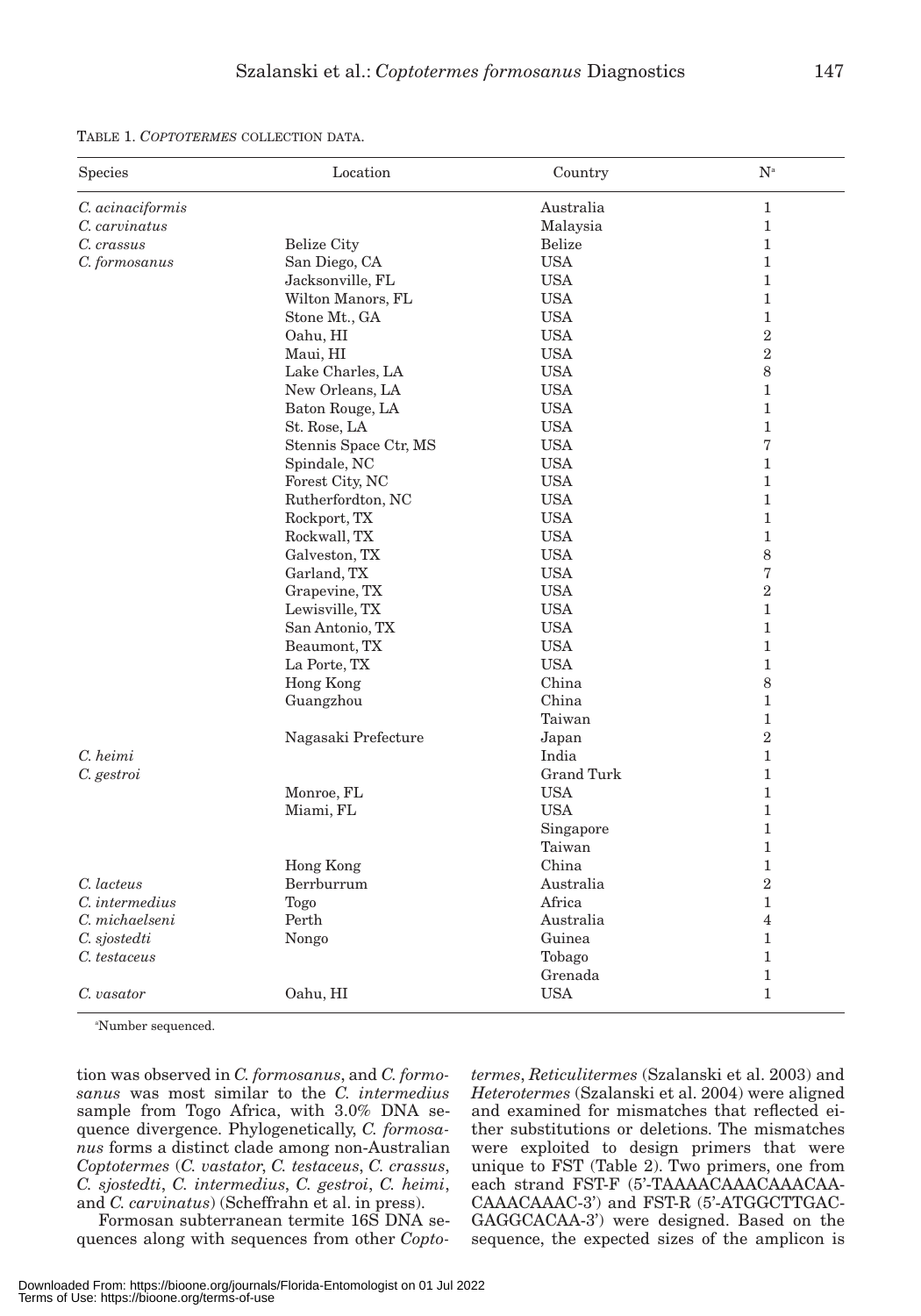| FST-F          |     | TAAAACAAAC AAACAACAAA | CAAAC                                                |                                                                                    |     |                   |
|----------------|-----|-----------------------|------------------------------------------------------|------------------------------------------------------------------------------------|-----|-------------------|
|                | 10  | 20                    | 30                                                   | 40                                                                                 | 50  | 60                |
|                |     |                       |                                                      | C. formonsanus TAAAACAAAC AAACAACAAA CAAACAAATA AACCAAA-TG TTAAACTCTA TAGGGTCTTC   |     |                   |
| C. vastator    |     |                       |                                                      | -AAACAAAAC AAACAACATA AAA-TAAATA GGCCAAA-TG TTAAACTCTA TAGGGTCTTC                  |     |                   |
| C. testaceus   |     | -AAACAAAAC AAACAACATA |                                                      | AA-TAAATA AGCCAAA-TG TCAAACTCTA TAGGGTCTTC                                         |     |                   |
| Tobago         |     |                       |                                                      |                                                                                    |     |                   |
| C. crassus     |     | -AAACAAAAC AAACAACATA |                                                      | AA--TAAATA AGCCAAA-TG TTAAACTCTA TAGGGTCTTC                                        |     |                   |
| C. sjostedti   |     |                       |                                                      | -AAACAAAAC AAACAACAAA GAAATAAACA AACCAAA-GG TAAAACTCTA TAGGGTCTTC                  |     |                   |
| C. intermedius |     |                       |                                                      | -AAACAAAAC AAACAACAAA AAAATAAATA AACCAAA-TG TTAAACTCTA TAGGGTCTTC                  |     |                   |
| C. gestroi     |     |                       |                                                      | --AAATAAAC AAACAACAAA CAAGTAAATA AACCAAA-TG TCAAACTCTA TAGGGTCTTC                  |     |                   |
| C. heimi       |     |                       |                                                      | --AAACAAAC AAACAACAAA TAAGCAAATA AACCAAA-TG TCAAACTCTA TAGGGTCTTC                  |     |                   |
| C. carvinatus  |     |                       |                                                      | CAAAACAAAC AAACAACCAA ACAGGAAATA AACCAAA-TG TCAAACTCTA TAGGGTCTTC                  |     |                   |
| C. lacteus     |     |                       |                                                      | TAAAATAAAC AAACAAC-AA CAAATAAGTA AGCCAAAATG TCAAACTCTA TAGGGTCTTC                  |     |                   |
|                |     |                       |                                                      | C. acinaciformis CAAAATAAAC AAACAACCAA CAAATGAATA AACCAAA-TG TTAAACTCTA TAGGGTCTTC |     |                   |
| C. michaelseni |     |                       |                                                      | TAAATAAAAC AAACAACCAA TAAATGAATA AACTAATATG TCAAACTCTA TAGGGTCTTC                  |     |                   |
|                | 70  | 80                    | 90                                                   | 100                                                                                | 110 | 120               |
|                |     |                       |                                                      | C. formonsanus TCGTCCCACA AAAACATCTA AGAATTTTAA CTCAAAAACC AAATTCAATA              |     | AAA-CATTCA        |
| C. vastator    |     |                       |                                                      | TCGTCCCATA AAAACATCTA AGAATTTTAA CTCAAAGACC AAATTCAATA                             |     | AAA-CATTCA        |
| C. testaceus   |     |                       |                                                      | TCGTCCCATA AAAACATCTA AGAATTTTAA CTCAAAGACC AAATTCAATA                             |     | AAA-CATCCA        |
| Tobago         |     |                       |                                                      |                                                                                    |     |                   |
| C. crassus     |     |                       |                                                      | TCGTCCCATA AAAACATCTA AGAATTTTAA CTCAAAGACC AAATTCAATA                             |     | <b>AAA-CATTCA</b> |
| C. sjostedti   |     |                       |                                                      | TCGTCCCACA AAAACATTTA AGAATTTTAA CTCAAAGACC AAATTCAATA                             |     | AAA-CATTCA        |
| C. intermedius |     |                       |                                                      | TCGTCCCACA AAAACATCTA AGAATTTTAA CTCAAAGACC AAATTCAATA                             |     | <b>AAA-TATTCA</b> |
| C. gestroi     |     |                       |                                                      | TCGTCCCACA AAAACATCTA AGAATTTTAA CTCAAAGACC AAATTCAATA                             |     | <b>AAA-CATTCA</b> |
| C. heimi       |     |                       |                                                      | TCGTCCCACA AAAACATCTA AGAATTTTAA CTCAAAGACC AAATTCAATA                             |     | <b>AAA-CATTCA</b> |
| C. carvinatus  |     |                       |                                                      | TCGTCCCACA AAAACATTTA AGAATTTTAA CTCAAAGACC AAATTCAATA                             |     | AAA-CATTCA        |
| C. lacteus     |     |                       |                                                      | TCGTCCCATA AAAACATTTA AGAATTTTAA CTCAAAGACC AAATTCAATA                             |     | <b>AAA-TATCCA</b> |
|                |     |                       |                                                      | C. acinaciformis TCGTCCCATA AAAACATTTA AGAATTTTAA CTCAAAGACC AAATTCAATA AAAATATTCA |     |                   |
| C. michaelseni |     |                       |                                                      | TCGTCCCATA AAAACATCTA AGAATTTTAA CTCAAAGACC AAATTCAATA                             |     | AAA-TATTCA        |
|                |     | ATGGCTT               | GACGAGGCAC AA FST-R                                  |                                                                                    |     |                   |
|                | 130 | 140                   | 150                                                  |                                                                                    |     |                   |
|                |     |                       | C. formonsanus ACATTAAGAC AGCTTGTGCC TCGTCAAGCC AT   |                                                                                    |     |                   |
| C. vastator    |     |                       | TCACTAAGAC AGCCAGTGCC TCGTCAAGCC AT                  |                                                                                    |     |                   |
| C. testaceus   |     |                       | TCACTAAGAC AGCCAGTGCC TCGTCAAGCC AT                  |                                                                                    |     |                   |
| Tobago         |     |                       |                                                      |                                                                                    |     |                   |
| C. crassus     |     |                       | TCACTAAGAC AGCCAGTGCC TCGTCAAGCC AT                  |                                                                                    |     |                   |
| C. sjostedti   |     |                       | TCACTAAGAC AGCCGGTGCC TCGTCAAGCC AT                  |                                                                                    |     |                   |
| C. intermedius |     |                       | TCACTAAGAC AGCCCGTGCC TCGTCAAGCC AT                  |                                                                                    |     |                   |
| C. gestroi     |     |                       | ACACTAAGAC AGCCCGTGCC TCGTCAAGCC AT                  |                                                                                    |     |                   |
| C. heimi       |     |                       | ACACTAAGAC AGCCCGTGCC TCGTCAAGCC AT                  |                                                                                    |     |                   |
| C. carvinatus  |     |                       | ACACTAAGAC AGCCCGTGCC TCGTCAAGCC AT                  |                                                                                    |     |                   |
| C. lacteus     |     |                       | ACACTAAGAC AGCTCATGTC TCGTCAAGCC AT                  |                                                                                    |     |                   |
|                |     |                       | C. acinaciformis ACACTAAGAC AGCTCATGTC TCGTCAAGCC AT |                                                                                    |     |                   |
|                |     |                       | C. michaelseni ACACTAAGAC AGCTCGTGCC TCGTCAAGCC AT   |                                                                                    |     |                   |

TABLE 2. DNA SEQUENCE ALIGNMENT OF 12 *Coptotermes* SP., AND *C. formosanus* SPECIFIC PCR PRIMERS.

151 bp. Proper sized PCR products were obtained with conspecific DNA, whereas no product was obtained with template from the other species, i.e., no false positives were observed with known DNA. Each FST primer paired with a common primer will only amplify Formosan subterranean termite DNA.

The FST species-specific primers were tested for optimal annealing performance in a 47°-59°C temperature gradient with 2°C intervals. The optimal annealing temperature for the FST specific

primers was 57°C. PCR reactions were the same as the 16S conditions with the exception of the PCR profile which consists of 30 cycles of 94°C for 45 s,  $57^{\circ}$ C for 45 s and  $72^{\circ}$ C for 45 s. This annealing temperature, however, is too high for the 16S universal primers, preventing multiplex PCR with both primer pairs. To resolve this, both PCR reactions are conducted individually and 10 µl of each PCR reaction are loaded onto a single well of a 2% agarose gel (Fig. 1). The FST specific primer set successfully amplified for 52 individual FST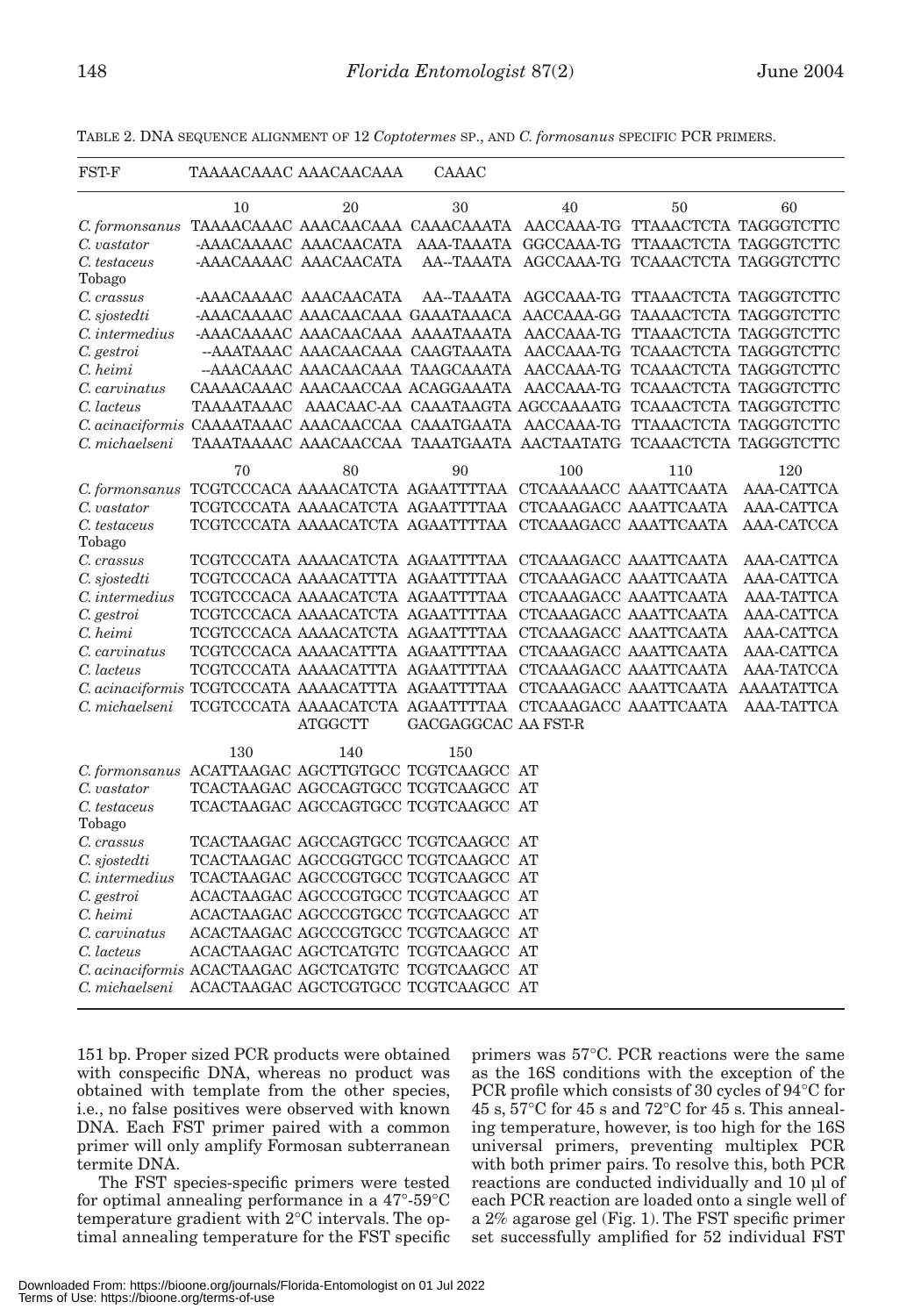

Fig. 1. Two percent agarose gel of 428-bp mtDNA 16S amplicon and 151-bp *C. formosanus* diagnostic amplicon for 4 *Coptotermes* spp.

from all 23 FST populations, and did not yield a PCR product for the other *Coptotermes*, *Reticulitermes* and *Heterotermes*. PCR product from samples that are not *C. formosanus* can be subjected to DNA sequencing and compared with the database of termite 16S sequences on GenBank for identification by a BLAST search (http://www. ncbi.nlm.nih.gov/BLAST/). This technique provides a method to identify field collected termites and facilitates the screening of the monitoring for this species and for the introduction of other invasive *Coptotermes* termites.

In the context of determining the species for a large number of samples collected in connection with distribution or competition studies, simplifying the identification of the worker caste is advantageous. FST has no genetic polymorphism across its geographic distribution for the 16S marker, whereas genetic variation has been observed in the mtDNA COII gene (ALS unpublished data, Jenkins et al. 2002). This lack of mtDNA 16S intraspecific variation makes this marker ideal for molecular diagnostics.

These primers provide a convenient way to identify individual termites without resorting to more time consuming restriction fragment-length polymorphism analysis, or extensive morphological data which may result in overlap due to clinal variations in size as observed in many insects including termites. The approach is equally applicable to other castes, such as soldiers and alates, but given their obvious taxonomic importance should be constrained to either morphologically

ambiguous samples, or when the more diagnostic castes are unavailable. This should be an important new tool for substantiating the identity of FST before the onset of regulatory procedures (i.e., quarantine).

#### ACKNOWLEDGMENT

We thank R. Gold, R. Davis, M. Merchant, G. Henderson, K. Grace, J. Nixon, L. Yudin, J. Lopez, K.L. Mosg, J. Chapman, S. Cabellero, J. Chase, B. McCullock, O. Miyashita, E. Phillips, P. Ban, M. Weinberg, J. Stotts, N.Y. Su, E. Vargo, P. Fitzgerald, M.K. Rust T. Myles, D. Muravanda, J. Darlington, and J. Woodrow for collecting termite samples. Research was supported in part by the University of Arkansas, Arkansas Agricultural Experiment Station, and by the University of Florida Research Foundation.

### REFERENCES CITED

- AUSTIN, J. W., A. L. SZALANSKI, P. UVA, A. G. BAG-NÈRES, AND A. KENCE. 2002. A comparative genetic analysis of the subterranean termite genus *Reticulitermes* (Isoptera: Rhinotermitidae). Ann. Entomol. Soc. Amer. 95: 753-760.
- AUSTIN, J. W., A. L. SZALANSKI, R. E. GOLD, AND B. T. FOSTER. 2004. Genetic variation and geographical distribution of the subterranean termite genus *Reticulitermes* in Texas. Southwest Entomol. (in press).
- APPEL, A. G., AND R. C. SPONSLER. 1989. Formosan termites now in Alabama. Highlights 36: 34.
- ATKINSON, T. H., M. K. RUST, AND J. L. SMITH. 1993. The Formosan subterranean termite, *Coptotermes formosanus* Shiraki (Isoptera: Rhinotermitidae), established in California. Pan-Pacific Entomol. 69: 111-113.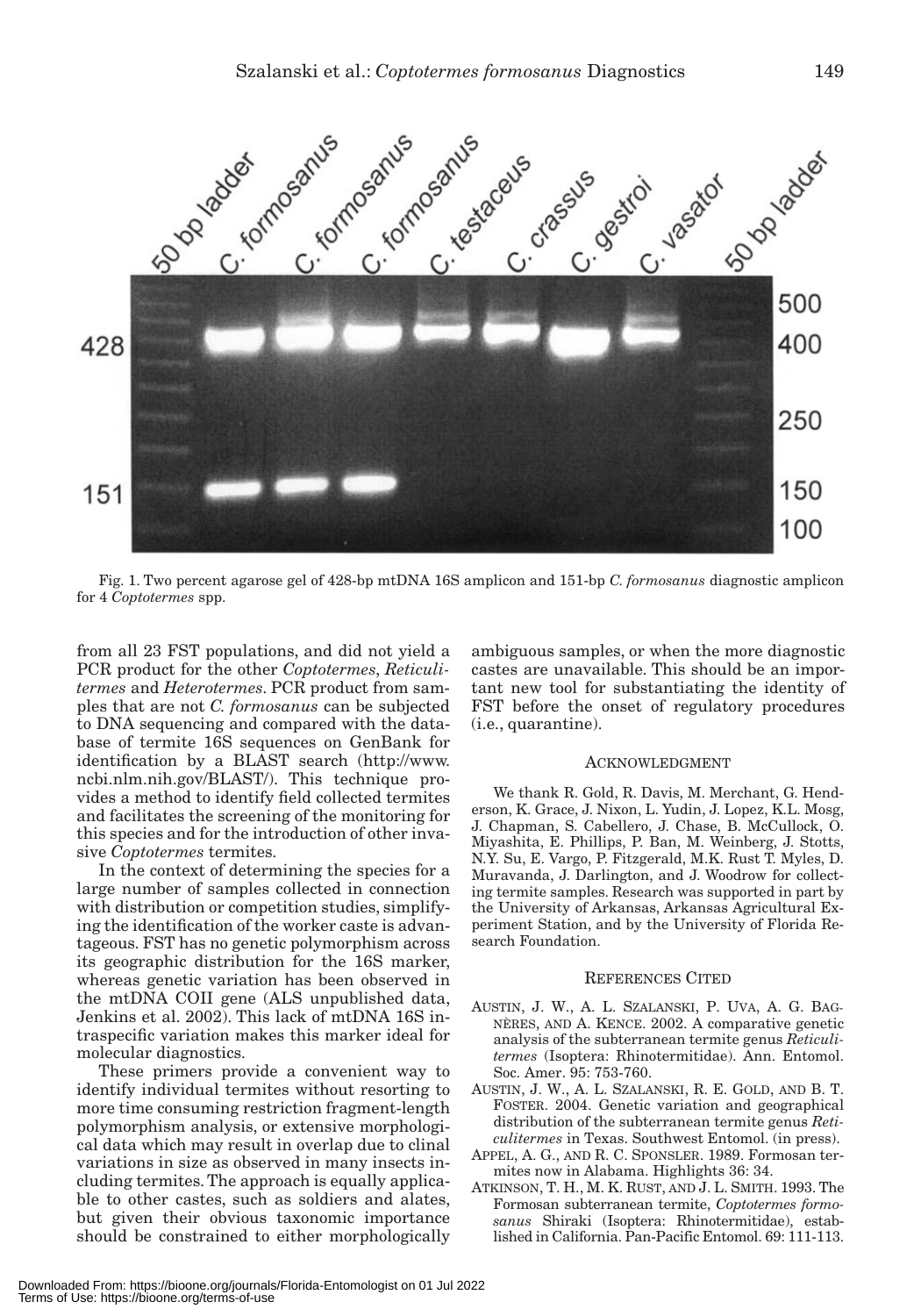- CHAMBERS, D. M., P. A. ZUNGOLI, AND H. S. HILL, JR. 1988. Distribution and habitats of the Formosan subterranean termite (Isoptera: Rhinotermitidae) in South Carolina. J. Econ. Entomol. 81: 1611-1619.
- CLÉMENT J. L., A. G. BAGNÈRES, P. UVA, L. WILFERT, A. QUINTANA, J. REINHARD, AND S. DRONNET. 2001. Biosystematics of *Reticulitermes* termites in Europe: morphological, chemical and molecular data. Insectes Sociaux 48: 202-215.
- EMERSON, A. E. 1925. The termites from Kartabo, Bartica District, Guyana. Zoologica 6: 291-459.
- EMERSON, A. E. 1928. Termites of the Belgian Congo and the Cameroon. Bull. Amer. Mus. Nat. Hist. 57: 401-574.
- HAAGSMA, K., T. H. ATKINSON, M. K. RUST, D. KELLUM, AND D. A. REIERSON. 1995. Formosan subterranean termite established in California. Calif. Agricul. 49: 30-33.
- HATHORNE, K. T., P. A ZUNGOLI, E. P. BENSON, AND W. C. BRIDGES. 2000. The termite (Isoptera) fauna of South Carolina. Source: J. Agricul. Urban Entomol. 17: 219-229.
- HILL, G. F. 1942. Termites (Isoptera) from the Australian Region. CSIRO, Melbourne 479 pp.
- HOWELL, H. N., P. J. HAMAN, AND T. A. GRANOVSKY. 1987. The geographical distribution of the termite genera *Reticulitermes*, *Coptotermes*, and *Incisitermes* in Texas. Southwest. Entomol. 12: 119-125.
- HOWELL, H. N., R. E. GOLD, AND G. J. GLENN. 2000. *Coptotermes* distribution in Texas (Isoptera: Rhinotermitidae). Sociobiol. 37: 687-697.
- HU, X. P., F. M. OI, AND T. G. SHELTON. 2001. Formosan Subterranean Termites. ANR-1035. http://www. aces.edu/department/extcomm/publications/anr/anr-1035/anr-1035.html
- JENKINS, T. M., R. E. DEAN, AND B. T. FORSCHLER. 2002. DNA technology, Interstate commerce, and the likely origin of Formosan subterranean termite (Isoptera: Rhinotermitidae) infestation in Atlanta**,** Georgia. J. Econ. Entomol. 95: 381-389.
- KAMBHAMPATI, S., AND P. T. SMITH. 1995. PCR primers for the amplification of four insect mitochondrial gene fragments. Ins. Molec. Biol. 4: 233-236.
- KIRTON, L. G., AND V. K. BROWN. 2003. The taxonomic status of pest species of *Coptotermes* in Southeast Asia: Resolving the paradox in the pest status of the termites, *Coptotermes gestroi*, *C. havilandi* and *C. travians* (Isoptera: Rhinotermitidae). Sociobiol. 42: 43-63.
- KIMURA, M. 1980. A simple method for estimating evolutionary rate of base substitutions through comparative study of nucleotide sequences. J. Molec. Evol. 16: 111-120.
- LAFAGE, J. P. 1987. Practical considerations of the Formosan subterranean termite in Louisiana: a 30 year-old problem, pp. 37-42. *In* M. Tamashiro and N. Y. Su [eds.], Biology and Control of the Formosan Subterranean Termite. Research and Extension series 083. College of Tropical Agriculture and Human Resources, University of Hawaii, Honolulu.
- LAX, A. R., AND W. L. OSBRINK. 2003. United States Department of Agriculture—Agriculture Research Service research on targeted management of the Formosan subterranean termite *Coptotermes formosanus* Shiraki (Isoptera: Rhinotermitidae). Pest Manage. Sci. 59: 788-800.
- MORI, H. 1987. The Formosan subterranean termite in Japan: distribution, damage, and current and poten-

tial control measures, pp 23-26. *In* M. Tamashiro and N.-Y. Su [eds.], Biology and Control of the Formosan Subterranean Termite. Research Extension Series 083. University of Hawaii, Honolulu.

- OI, F. M., P. G. KOEHLER, N.-Y. SU, AND R. H. SCHEF-FRAHN. 1992. The Formosan Subterranean Termite. ENY-216, Florida Cooperative Extension Service, IFAS, University of Florida. 6 pp.
- SCHEFFRAHN,R. H., N.-Y. SU, AND B. DIEHL. 1990. Native, introduced, and structure-infesting termites of the Turks and Caicos Islands, B.W.I. (Isoptera: Kalotermitidae, Rhinotermitidae, Termitidae) Florida Entomol. 73: 622-627
- SCHEFFRAHN, R. H., AND N.-Y. SU. 1994. Keys to soldier and winged adult termites (Isoptera) of Florida. Florida Entomol. 77: 460-474.
- SCHEFFRAHN, R. H., AND N.-Y. SU. 2000. Current distribution of the Formosan subterranean termite and *Coptotermes havilandi* in Florida UF/IFAS. http:// www.ftld.ufl.edu/bbv3n1.htm#termite.
- SCHEFFRAHN, R. H., N.-Y SU, J. A. CHASE, AND B. T. FORSCHLER. 2001. New termite records (Isoptera: Kalotermitidae, Rhinotermitidae) from Georgia. J. Entomol. Sci 36: 109-113.
- SCHEFFRAHN, R. H., J. KRECEK, B. MAHARAJH, N.-Y. SU, J. A. CHASE, J. R. MANGOLD, A. L. SZALANSKI, J. W. AUSTIN, AND J. NIXON. Establishment of the African termite, *Coptotermes sjostedti* (Isoptera: Rhinotermitidae), on the island of Guadeloupe, French West Indies. Ann. Entomol. Soc. Amer (in press).
- SIMON, C., F. FRATI, A. BECKENBACH, B. CRESPI, H. LIU, AND P. FLOOK. 1994. Evolution, weighting, and phylogenetic utility of mitochondrial gene sequences and a compilation of conserved polymerase chain reaction primers. Ann. Entomol. Soc. Amer. 87: 651-701.
- SNYDER, T. E. 1922. New termites from Hawaii, Central and South America and the Antilles. Proceedings of the U.S. National Museum 61: 1-32.
- SPINK, W. T. 1967. The Formosan subterranean termite in Louisiana. Louisiana State Univ. Circ. 89, 12 pp.
- SU, N.-Y., AND M. TAMASHIRO. 1987. An overview of the Formosan subterranean termite in the world, pp. 3- 15. *In* M. Tamashiro & N.-Y. Su [eds.], Biology and Control of the Formosan Subterranean Termite. College of Trop. Agr. Human Resources, Univ. of Hawaii, Honolulu.
- SU, N.-Y., AND R. H. SCHEFFRAHN. 1998. A review of subterranean termite control practices and prospects for integrated pest management programs. Integrated Pest Management Reviews 3: 1-13.
- SU, N.-Y., AND R. H. SCHEFFRAHN. 2000. Termites as pest of buildings, pp 437-453. *In* T. Abe, D. E. Bignell and M. Higashi [eds.], Termites: evolution, sociality, symbiosis, ecology. Kluwer Academic Publishers, Dordrecht, Netherlands.
- SU, N.-Y., R. H. SCHEFFRAHN, AND T. WEISSLING. 1997. A new introduction of a subterranean termite, *Coptotermes havilandi* Holmgren (Isoptera: Rhinotermitidae) in Miami, Florida. Florida Entomol. 80: 408-411.
- SU, N.-Y., P. M. BAN, AND R. H. SCHEFFRAHN. 2000. Control of *Coptermes havilandi* (Isoptera: Rhinotermiteidae) with hexafulumoron baits and a sensor incorporated into a monitoring-baiting program. J. Econ. Entomol. 93: 415-421.
- Swofford, D. L. 2001. PAUP\*: Phylogenetic analysis using parsimony (\*and other methods), ver. 4.0b10. Sinauer, Sunderland, MA.